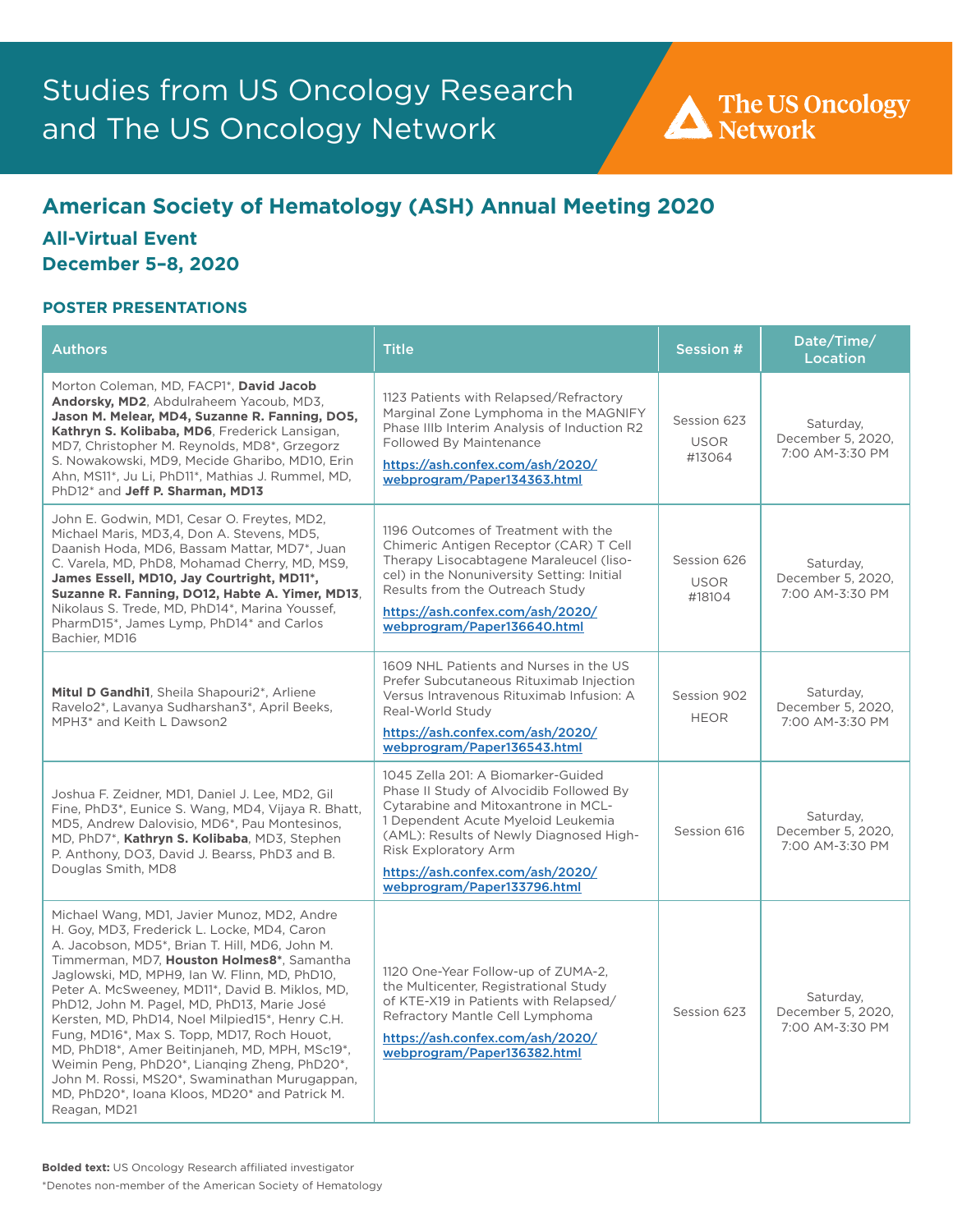| <b>Authors</b>                                                                                                                                                                                                                                                                                                                                                                                       | <b>Title</b>                                                                                                                                                                                                                                                                                                                   | Session #                            | Date/Time/<br><b>Location</b>                     |
|------------------------------------------------------------------------------------------------------------------------------------------------------------------------------------------------------------------------------------------------------------------------------------------------------------------------------------------------------------------------------------------------------|--------------------------------------------------------------------------------------------------------------------------------------------------------------------------------------------------------------------------------------------------------------------------------------------------------------------------------|--------------------------------------|---------------------------------------------------|
| Michael Wang, MD1, John M. Rossi, MS2*, Javier<br>Munoz, MD3, Andre H. Goy, MD4, Frederick L.<br>Locke, MD5, Patrick M. Reagan, MD6, Caron<br>A. Jacobson, MD7, Brian T. Hill, MD8, Houston<br>Holmes9*, Samantha Jaglowski, MD, MPH10,<br>Weimin Peng, PhD2*, Lianging Zheng, PhD2*,<br>Xiang Fang, PhD2*, Allen Xue, PhD2*, Ioana Kloos,<br>MD2 <sup>*</sup> and Adrian Bot. MD. PhD2 <sup>*</sup> | 1126 Pharmacological Profile and Clinical<br>Outcomes of KTE-X19 By Prior Bruton<br>Tyrosine Kinase Inhibitor (BTKi) Exposure<br>or Mantle Cell Lymphoma (MCL)<br>Morphology in Patients With Relapsed/<br>Refractory $(R/R)$ MCL in the ZUMA-2 Trial<br>https://ash.confex.com/ash/2020/<br>webprogram/Paper136831.html       | Session 623                          | Saturday,<br>December 5, 2020,<br>7:00 AM-3:30 PM |
| Tycel J. Phillips, MD1*, Kristina Yu-Isenberg, PhD,<br>MPH, RPh2*, Nicholas Liu, PharmD2*, Andy<br>Surinach, MPH3*, Carlos Flores, MPH3*, Julie<br>Lisano, PharmD2*, Michelle A. Fanale, MD2 and<br>John M. Burke, MD4                                                                                                                                                                               | 2499 Real-World Characteristics of<br>Patients with Classical Hodgkin Lymphoma<br>Receiving Frontline Brentuximab Vedotin<br>with Chemotherapy: A Retrospective<br>Analysis with Propensity Score Matching<br>https://ash.confex.com/ash/2020/<br>webprogram/Paper140534.html                                                  | Session 902<br><b>USOR</b><br>#12176 | Sunday,<br>December 6, 2020,<br>7:00 AM-3:30 PM   |
| John F. Seymour, MBBS1, John G. Gribben,<br>MD, DSc, FRCP, FRCPath, FMedSci2, Matthew<br>S. Davids, MD3, Anthony Mato, MD4*, Jeff P.<br>Sharman, MD5, Aimee Cyr6*, Cynthia Bartkus6*,<br>German Pena, MD6*, Michelle Boyer7*, Simon<br>Sharmokh, MPH, PharmD8*, Tanya S. Rosenberg,<br>MD6* and William G. Wierda, MD, PhD9                                                                          | 2231 Assessment of Tumor Lysis Syndrome<br>in Patients with Chronic Lymphocytic<br>Leukemia Treated with Venetoclax in the<br>Clinical Trial and Post-Marketing Settings<br>https://ash.confex.com/ash/2020/<br>webprogram/Paper134938.html                                                                                    | Session 642<br><b>USOR</b><br>#17106 | Sunday,<br>December 6, 2020,<br>7:00 AM-3:30 PM   |
| Anthony Mato, MD1*, Boxiong Tang, MD, PhD2,<br>Soraya Azmi, MBBS, MPH2*, Keri Yang, PhD, MPH,<br>MS2*, Jennifer C. Stern, PhD3*, Eric Hedrick, MD3,<br>Jane Huang, MD4 <sup>*</sup> and Jeff P. Sharman, MD5                                                                                                                                                                                         | 2498 A Clinical Practice Comparison of<br>Overall Survival, Time-to-Next-Treatment,<br>and Time-to-Treatment-Discontinuation<br>Among CLL/SLL Patients Receiving First-<br>Line Ibrutinib with and without a Del(17p)<br>Mutation<br>https://ash.confex.com/ash/2020/<br>webprogram/Paper134119.html                           | Session 902<br><b>USOR</b><br>#18155 | Sunday,<br>December 6, 2020,<br>7:00 AM-3:30 PM   |
| Nancy L. Bartlett, MD1*, Christopher A. Yasenchak,<br>MD2, Robert B. Sims, MD3 and Grzegorz S.<br>Nowakowski, MD4                                                                                                                                                                                                                                                                                    | 2112 Trial-in-Progress: Brentuximab Vedotin<br>in Combination with Lenalidomide and<br>Rituximab in Subjects with Relapsed or<br>Refractory Diffuse Large B-Cell Lymphoma<br>(DLBCL)<br>https://ash.confex.com/ash/2020/<br>webprogram/Paper136400.html                                                                        | Session 626<br><b>USOR</b><br>#20144 | Sunday,<br>December 6, 2020,<br>7:00 AM-3:30 PM   |
| Christopher A. Yasenchak, MD1, Jamyia Clark,<br>PhD, MPH2*, Nicholas Liu, PharmD3*, April Beeks,<br>MPH4*, Michelle A. Fanale, MD3, Nicholas Robert,<br>MDCM4* and Kristina Yu-Isenberg, PhD, MPH.<br>RPh3*                                                                                                                                                                                          | 2033 Real-World Adherence to National<br>Comprehensive Cancer Network (NCCN)<br>Guidelines Regarding the Usage of PET/<br>CT and Reported Deauville Scores in<br>Advanced Stage Classical Hodgkin<br>Lymphoma: A Community Oncology<br>Practice Perspective<br>https://ash.confex.com/ash/2020/<br>webprogram/Paper140698.html | Session 622<br><b>HEOR</b>           | Sunday,<br>December 6, 2020,<br>7:00 AM-3:30 PM   |
| Amer M. Zeidan, MBBS, MHS1, Tara Lin, MD2,<br>Pamela S. Becker, MD, PhD3, Gary J. Schiller, MD4,<br>Prapti Patel, MD5, Alexander I. Spira, PhD, MD,<br>FACP6*, Michaela L. Tsai, MD7*, Errin Samuëlsz8*,<br>Sandra L Silberman, MD, PhD9, Maya Ridinger8*,<br>Mark Erlander, PhD8* and Eunice S. Wang, MD10                                                                                          | 1954 Updated Analyses of a Phase 1b/2<br>Study of Onvansertib, a PLK1 Inhibitor, in<br>Combination with Decitabine in Patients<br>with Relapsed or Refractory Acute Myeloid<br>Leukemia<br>https://ash.confex.com/ash/2020/<br>webprogram/Paper134918.html                                                                     | Session 616                          | Sunday,<br>December 6, 2020,<br>7:00 AM-3:30 PM   |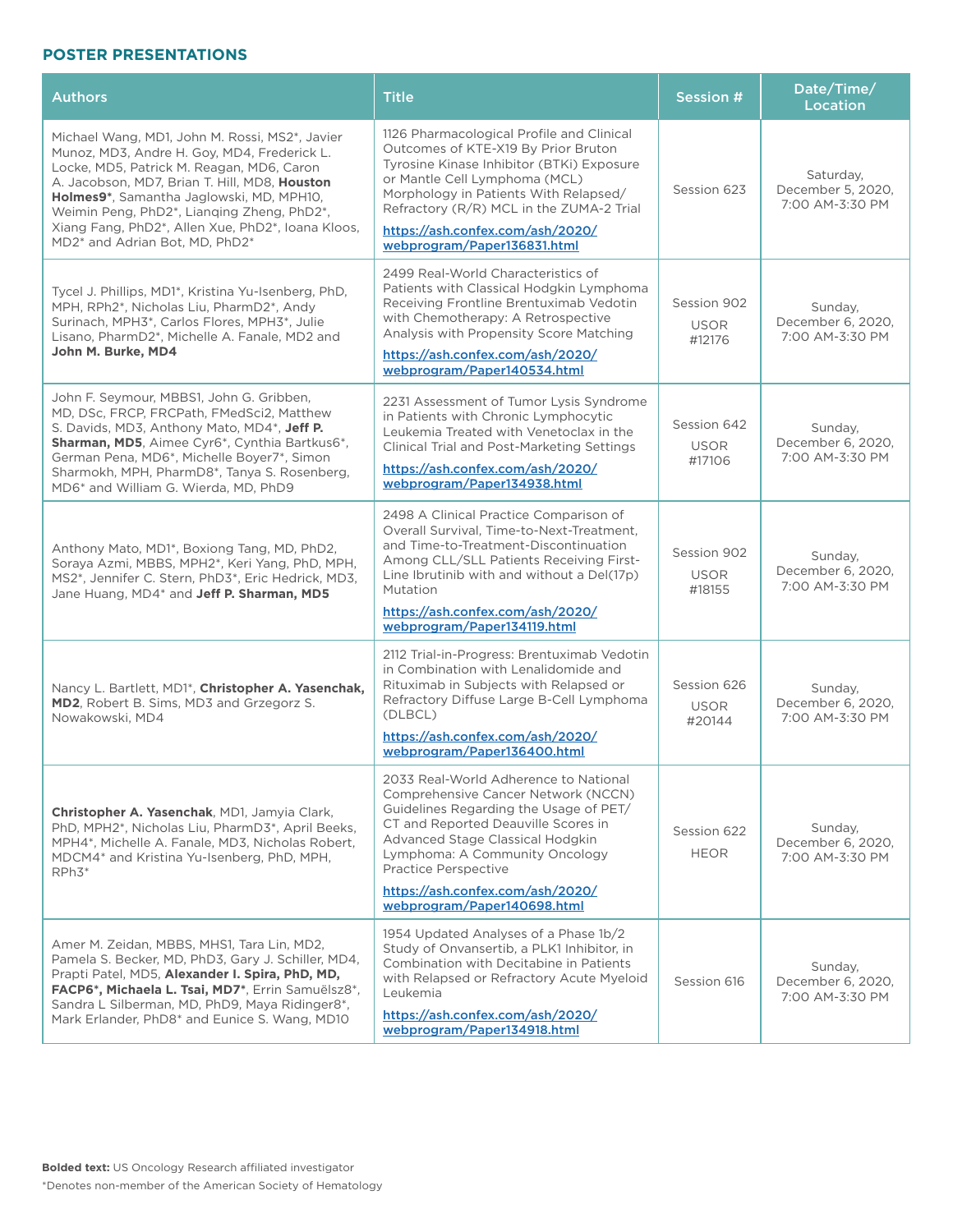| <b>Authors</b>                                                                                                                                                                                                                                                                                                                                                                                                                                                                                                                                                                                                                                                                                                                                                  | <b>Title</b>                                                                                                                                                                                                                                                                                                                                                                                                                              | <b>Session #</b>                     | Date/Time/<br>Location                          |
|-----------------------------------------------------------------------------------------------------------------------------------------------------------------------------------------------------------------------------------------------------------------------------------------------------------------------------------------------------------------------------------------------------------------------------------------------------------------------------------------------------------------------------------------------------------------------------------------------------------------------------------------------------------------------------------------------------------------------------------------------------------------|-------------------------------------------------------------------------------------------------------------------------------------------------------------------------------------------------------------------------------------------------------------------------------------------------------------------------------------------------------------------------------------------------------------------------------------------|--------------------------------------|-------------------------------------------------|
| Lisa La1, Sundar Jagannath, MD1*, Sikander<br>Ailawadhi, MD2, Brian G.M. Durie, MD3, Cristina J.<br>Gasparetto, MD4*, James W. Hardin, PhD5*, Hans<br>C. Lee, MD6, Mohit Narang, MD7*, James L. Omel,<br>MD8*, Robert M. Rifkin, MD9, Howard R. Terebelo,<br>DO10, Kathleen Toomey, MD11*, Lynne I. Wagner,<br>PhD12*, Mazaher Dhalla, PharmD13*, Liang Liu,<br>MS13*, Ling Yang, MS13*, Prashant Joshi, MD13*<br>and Rafat Abonour, MD14                                                                                                                                                                                                                                                                                                                       | 3244 Clinical Features and Survival<br>Outcomes in Diabetic Patients with Newly<br>Diagnosed Multiple Myeloma (NDMM)<br>Enrolled in the Connect® MM Registry<br>https://ash.confex.com/ash/2020/<br>webprogram/Paper137309.html                                                                                                                                                                                                           | Session 653<br><b>USOR</b><br>#9141  | Monday,<br>December 7, 2020,<br>7:00 AM-3:30 PM |
| Pier Luigi Zinzani, MD1, Felipe Samaniego, MD2,<br>Wojciech Jurczak, MD, PhD3, Nilanjan Ghosh,<br>MD, PhD4, Enrico Derenzini, MD, PhD5*, James A<br>Reeves, MD6*, Wanda Knopinska-Posluszny, MD,<br>PhD7*, Chan Yoon Cheah, MBBS8, Tycel J. Phillips,<br>MD9, Ewa Lech-Marańda, MD, PhD10*, Bruce D.<br>Cheson, MD11, Paolo F Caimi, MD12, Sebastian<br>Grosicki, MD, PhD13, Lori A. Leslie, MD14, Julio C.<br>Chavez, MD15, Gustavo A. Fonseca, MD16, Sunil<br>Babu17*, Daniel J. Hodson, MD, PhD18, Spencer H.<br>Shao, MD19, John M. Burke, MD20, Jeff P. Sharman,<br>MD21, Jennie Y. Law, MD22, John M. Pagel, MD<br>PhD23, Owen A. O'Connor, MD, PhD24, Hari P.<br>Miskin, MSc25*, Peter Sportelli, BS 25, Michael S.<br>Weiss25* and Nathan H Fowler, MD2 | 2934 Umbralisib, the Once Daily Dual<br>Inhibitor of PI3Kδ and Casein Kinase-1ε<br>Demonstrates Clinical Activity in Patients<br>with Relapsed or Refractory Indolent<br>Non-Hodgkin Lymphoma: Results from the<br>Phase 2 Global Unity-NHL Trial<br>https://ash.confex.com/ash/2020/<br>webprogram/Paper134851.html                                                                                                                      | Session 623<br><b>USOR</b><br>#16065 | Monday,<br>December 7, 2020,<br>7:00 AM-3:30 PM |
| Ian W. Flinn, MD, PhD1, David Andorsky, MD,<br>PhD2*, Jason M. Melear, MD3, Sudhir Manda,<br>MD4, Bertrand M. Anz III, MD5*, Kathryn Kolibaba,<br>MD6*, Habte A. Yimer, MD7, John M. Burke,<br>MD8, Suzanne R. Fanning, DO9, Jay Courtright,<br>MD10*, Miguel Islas-Ohlmayer, MD11*, Suman<br>Kambhampati, MD12*, Daniel Dingfeng Jiang, MD,<br>PhD13*, John C. Pesko, PhD13*, Tamas Vizkelety,<br>MD13*, Simon Sharmokh, MPH, PharmD13* and<br>Jeff P. Sharman, MD14                                                                                                                                                                                                                                                                                           | 3151 Debulking Regimens Prior to Initiating<br>Venetoclax Therapy in Untreated Patients<br>with Chronic Lymphocytic Leukemia:<br>Interim Results from a Phase 3b Study<br>https://ash.confex.com/ash/2020/<br>webprogram/Paper137406.html                                                                                                                                                                                                 | Session 642<br><b>USOR</b><br>#17106 | Monday,<br>December 7, 2020,<br>7:00 AM-3:30 PM |
| Nirav N. Shah, MD1, Ahmad H. Mattour, MD2,<br>Leslie L. Popplewell, MD, FACP3, Charalambos<br>Andreadis, MD4, Jason M. Melear, MD5, Alexander<br>I. Spira, PhD, MD, FACP6*, Jonah Shulman, MD7*,<br>Sudhir Manda, MD8, John M. Burke, MD9, Saurabh<br>Chhabra, MD1, Jeff P. Sharman, MD10, Amrita<br>Krishnan, MD3, Nina Shah, MD11, Clifford DiLea,<br>RPh, Pharm.D.12*, Jason Kuriakose, MBA13*, Craig<br>Jerome Berman, MD13*, Shannon L. Matheny,<br>PhD13*, John P. Leonard, MD14 and Arturo Molina,<br>MD, MS13                                                                                                                                                                                                                                           | 3030 Preliminary Results of an Ongoing<br>Phase 1 Dose Escalation Study of the Novel<br>Anti-CD74 Antibody Drug Conjugate<br>(ADC), STRO-001, in Patients with B-Cell<br>Non-Hodgkin Lymphoma<br>https://ash.confex.com/ash/2020/<br>webprogram/Paper139829.html                                                                                                                                                                          | Session 626<br><b>USOR</b><br>#17205 | Monday,<br>December 7, 2020,<br>7:00 AM-3:30 PM |
| Saulius K. Girnius, MD1, Habte A. Yimer,<br>MD2, Stephen J. Noga, MD, PhD3, Sudhir<br>Manda, MD4, Roger M. Lyons, MD5, Kimberly<br>Bogard, PharmD3*, Presley Whidden3*, Dasha<br>Cherepanov3*, Vickie Lu, PhD3*, Jack Aiello, EE,<br>MS, BS6*, Joshua R. Richter, MD7 and Robert M.<br>Rifkin, MD8                                                                                                                                                                                                                                                                                                                                                                                                                                                              | 3200 In-Class Transition (iCT) from<br>Parenteral Bortezomib to Oral Ixazomib<br>Proteasome Inhibitor (PI) Therapy<br>Increases the Feasibility of Long-Term<br>PI Treatment and Benefit for Newly<br>Diagnosed Multiple Myeloma (NDMM)<br>Patients in an Outpatient Setting: Updated<br>Real-World Results from the Community-<br>Based United States (US) MM-6 Study<br>https://ash.confex.com/ash/2020/<br>webprogram/Paper140482.html | Session 653<br><b>USOR</b><br>#17081 | Monday,<br>December 7, 2020.<br>7:00 AM-3:30 PM |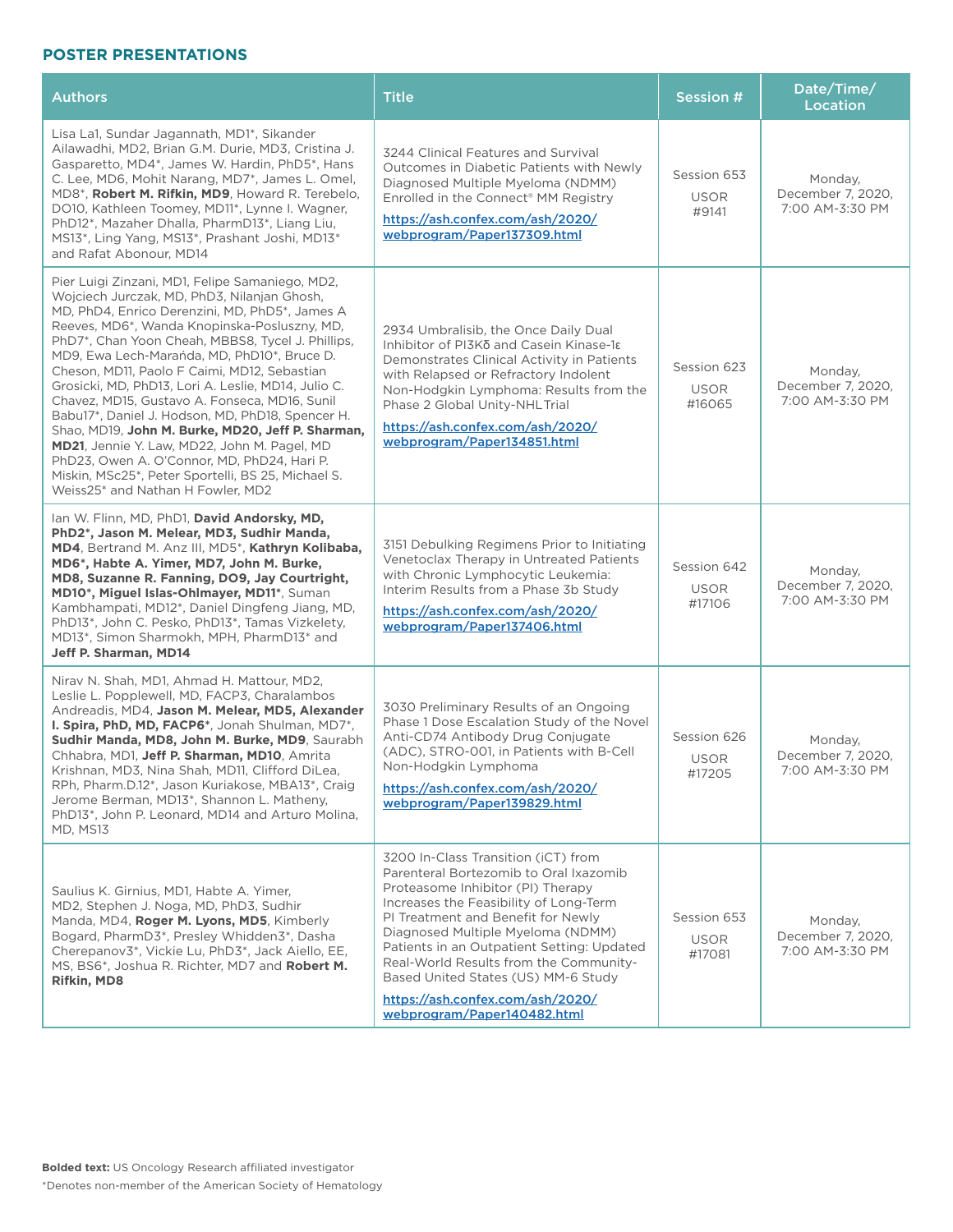| <b>Authors</b>                                                                                                                                                                                                                                                                                                                                                                                                                                                                                                                                   | <b>Title</b>                                                                                                                                                                                                                                                                                                                                                 | Session #                            | Date/Time/<br>Location                          |
|--------------------------------------------------------------------------------------------------------------------------------------------------------------------------------------------------------------------------------------------------------------------------------------------------------------------------------------------------------------------------------------------------------------------------------------------------------------------------------------------------------------------------------------------------|--------------------------------------------------------------------------------------------------------------------------------------------------------------------------------------------------------------------------------------------------------------------------------------------------------------------------------------------------------------|--------------------------------------|-------------------------------------------------|
| <b>Robert M. Rifkin, MD1</b> , Kevin Boyd, MB BS, BSc,<br>MRCP, FRCPath, PhD2*, Sebastian Grosicki,<br>MD, PhD3, Kihyun Kim, MD, PhD4, Francesco Di<br>Raimondo, MD5, Meletios A Dimopoulos6, Katja<br>Weisel, MD7*, Bertrand Arnulf, MD8*, Roman<br>Hajek, MD9, Vania T. M. Hungria, MD, PhD10,<br>Andrew Spencer11, Randy Davis, PhD12*, Antonio<br>Riccio, PhD, MBA13*, Chanbin Kim14*, Jodie<br>Wilkes15*, Ruth Rutledge16*, Mala Talekar, MD17*,<br>Brandon E. Kremer, MD, PhD17*, Ira Gupta, MD17*<br>and Maria-Victoria Mateos, MD, PhD18 | 3247 DREAMM-7: A Phase III Study of<br>the Efficacy and Safety of Belantamab<br>Mafodotin (Belamaf) with Bortezomib, and<br>Dexamethasone (B-Vd) in Patients with<br>Relapsed/Refractory Multiple Myeloma<br>(RRMM)<br>https://ash.confex.com/ash/2020/<br>webprogram/Paper139181.html                                                                       | Session 653<br><b>USOR</b><br>#18230 | Monday,<br>December 7, 2020,<br>7:00 AM-3:30 PM |
| John M. Burke, MD1, Nicholas Liu, PharmD2*,<br>Kristina Yu-Isenberg, PhD, MPH, RPh2*, Michelle<br>A. Fanale, MD2, Andy Surinach, MPH3*, Carlos<br>Flores, MPH3*, Julie Lisano, PharmD2* and Tycel J.<br>Phillips, MD4                                                                                                                                                                                                                                                                                                                            | 3418 Real-World Characteristics of<br>Patients with Peripheral T-Cell Lymphoma<br>Receiving Frontline Brentuximab Vedotin<br>with Chemotherapy: A Retrospective<br>Analysis with Propensity Score Matching<br>https://ash.confex.com/ash/2020/<br>webprogram/Paper140832.html                                                                                | Session 902                          | Monday,<br>December 7, 2020,<br>7:00 AM-3:30 PM |
| Minoo Battiwalla, MD1,2, Carlos Bachier, MD2,3,<br>Vikas Bhushan, MD2,4*, Michael J. Eckrich,<br>MD, MPH2,5, Alireza Eghtedar, MD2,6*, Haydar<br>Frangoul, MD2,7*, Suman Kambhampati, MD2,8*,<br>Shahbaz Malik, MD2,9 <sup>*</sup> , Peter A. McSweeney,<br>MD2,6*, Jeremy Pantin, MBBS2,3, Aravind<br>Ramakrishnan, MD2,9, Hana Safah, MD2,10, Paul<br>J Shaughnessy, MD2,11, Betsy Blunk, BSN, RN,<br>BMTCN2*, Tonya Cox, BSN, RN2, Rocky Billups,<br>MS2 and Charles F. Lemaistre, MD2                                                        | 3427 Reduction in Transplantation Activity<br>without Impairment in Outcomes in the<br>Covid-19 Era- Data from the Sarah Cannon<br>Blood Cancer Network (SCBCN)<br>https://ash.confex.com/ash/2020/<br>webprogram/Paper139121.html                                                                                                                           | Session 902                          | Monday,<br>December 7, 2020,<br>7:00 AM-3:30 PM |
| Jennifer R Brown, MD, PhD1, John C. Byrd, MD2,<br>Paolo Ghia, MD, PhD3, Jeff P. Sharman, MD4, Peter<br>Hillmen, MBChB, PhD, FRCP, FRCPath5, Deborah<br>M. Stephens, DO6, Clare Sun, MD7, Wojciech<br>Jurczak8*, John M. Pagel, MD PhD9, Alessandra<br>Ferrajoli, MD10, Priti Patel, MD11, Marshall Baek11*,<br>Tamara Lezhava11*, Nataliya Kuptsova-Clarkson,<br>MD12*, Javid J. Moslehi, MD13* and Richard R.<br>Furman, MD14                                                                                                                   | 3146 Pooled Analysis of Cardiovascular<br>Events from Clinical Trials Evaluating<br>Acalabrutinib Monotherapy in Patients<br>with Chronic Lymphocytic Leukemia (CLL)<br>https://ash.confex.com/ash/2020/<br>webprogram/Paper134797.html                                                                                                                      | Session 642                          | Monday,<br>December 7, 2020,<br>7:00 AM-3:30 PM |
| David Belada, MD, PhD1*, Grzegorz S. Nowakowski,<br>MD2, Juan Miguel Bergua Burgues, MD3*, Marc<br>André, MD4*, Katerina Kopeckova, MD5*, Don A.<br>Stevens, MD6, Marek Trněný, MD, Prof7, Ernesto<br>Pérez Persona8*, Petra Pichler9*, Pia Klöpfer10*,<br>Bettina Brackertz10*, Emanuel Lohrmann, MD10*,<br>Anirban Lahiry10*, Neha Shah10*, Günter Fingerle-<br>Rowson, MD, PhD10, Wolfram Brugger10* and<br>John M. Burke, MD11                                                                                                               | 3028 A Phase Ib, Open-Label, Randomized<br>Study to Assess Safety and Preliminary<br>Efficacy of Tafasitamab (MOR208) or<br>Tafasitamab + Lenalidomide in Addition to<br>R-CHOP in Patients with Newly Diagnosed<br>Diffuse Large B-Cell Lymphoma: Analysis<br>of the Safety Run-in Phase<br>https://ash.confex.com/ash/2020/<br>webprogram/Paper139788.html | Session 626<br><b>USOR</b><br>#19015 | Monday,<br>December 7, 2020.<br>7:00 AM-3:30 PM |
| Justin M. Watts, MD1, Tara Lin, MD2, Eunice S.<br>Wang, MD3, Alice S. Mims, MD4, Elizabeth H.<br>Cull, MD5, Prapti Patel, MD6, Paul J. Shami,<br>MD7*, Roland B. Walter, MD, PhD, MS8,<br>Christopher R. Cogle9, Ruth A. Chenault, MS10*,<br>Bret Macpherson, MSc, MBA10*, Allison Given<br>Chunyk10*, Catherine J. McMahan10*, Jane A.<br>Gross, PhD10* and Scott Stromatt, MD10*                                                                                                                                                               | 2858 Preliminary Results from a Phase 1<br>Study of APVO436, a Novel Anti-CD123 x<br>Anti-CD3 Bispecific Molecule, in Relapsed/<br>Refractory Acute Myeloid Leukemia and<br>Myelodysplastic Syndrome<br>https://ash.confex.com/ash/2020/<br>webprogram/Paper141619.html                                                                                      | Session 616                          | Monday,<br>December 7, 2020,<br>7:00 AM-3:30 PM |
| Yuliya Linhares, MD1, Mitul D. Gandhi2, Michael<br>Chung3*, Jennifer Adeleye4*, David Ungar5 and<br>Mehdi Hamadani, MD6                                                                                                                                                                                                                                                                                                                                                                                                                          | 2107 Safety and Antitumor Activity Study<br>Evaluating Loncastuximab Tesirine and<br>Rituximab Versus Immunochemotherapy in<br>Diffuse Large B-Cell Lymphoma<br>https://ash.confex.com/ash/2020/<br>webprogram/Paper136614.html                                                                                                                              | Session 626                          | Sunday,<br>December 6, 2020,<br>7:00 AM-3:30 PM |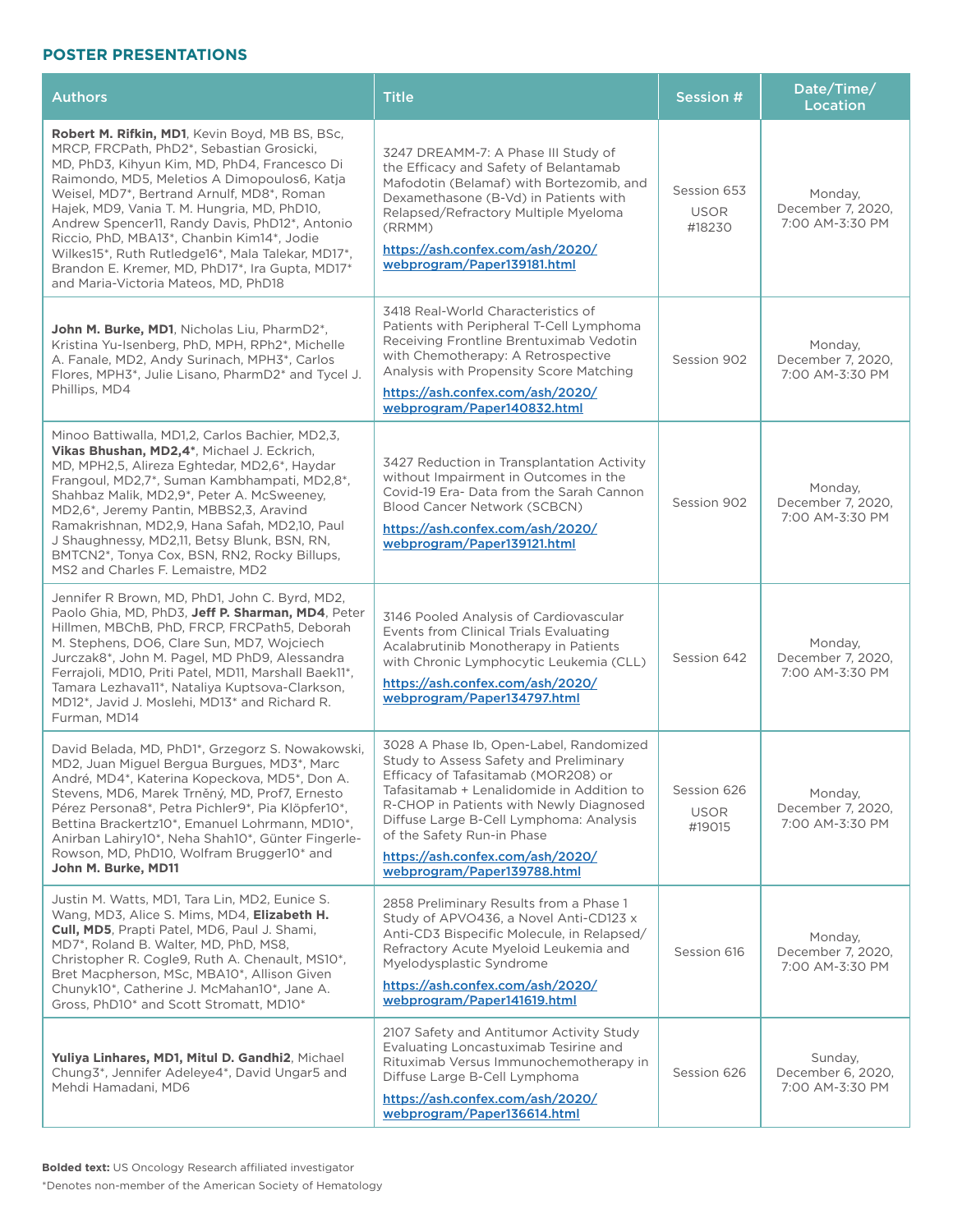## **ORAL PRESENTATIONS**

| <b>Authors</b>                                                                                                                                                                                                                                                                                                                                                                                                                                                                                                                                                                                                                                                                                                                                                                                     | <b>Title</b>                                                                                                                                                                                                                                                                                                                      | <b>Session #</b>                     | Date/Time/<br><b>Location</b>            |
|----------------------------------------------------------------------------------------------------------------------------------------------------------------------------------------------------------------------------------------------------------------------------------------------------------------------------------------------------------------------------------------------------------------------------------------------------------------------------------------------------------------------------------------------------------------------------------------------------------------------------------------------------------------------------------------------------------------------------------------------------------------------------------------------------|-----------------------------------------------------------------------------------------------------------------------------------------------------------------------------------------------------------------------------------------------------------------------------------------------------------------------------------|--------------------------------------|------------------------------------------|
| Frederick Lansigan, MD1, David Jacob Andorsky,<br>MD2, Morton Coleman, MD, FACP3*, Abdulraheem<br>Yacoub. MD4*. Jason M. Melear. MD5. Suzanne<br>R. Fanning, DO6, Kathryn S. Kolibaba, MD7.<br>Christopher M. Reynolds, MD8*, Grzegorz S.<br>Nowakowski, MD9, Mecide Gharibo, MD10, Erin<br>Ahn, MS11*, Ju Li, PhD11*, Mathias J. Rummel, MD,<br>PhD12* and Jeff P. Sharman, MD13                                                                                                                                                                                                                                                                                                                                                                                                                  | 340 Subgroup Analyses of Elderly Patients<br>Aged ≥ 70 Years in MAGNIFY: A Phase IIIb<br>Interim Analysis of Induction R2 Followed<br>By Maintenance in Relapsed/Refractory<br>Indolent Non-Hodgkin Lymphoma<br>https://ash.confex.com/ash/2020/<br>webprogram/Paper134193.html                                                   | Session 623<br><b>USOR</b><br>#13064 | Sunday,<br>December 6, 2020,<br>10:30 AM |
| Adam J. Olszewski, MD1, Abraham Avigdor, MD2,3,<br>Sunil Babu4*, Itai Levi, MD5*, Uri Abadi2,6*,<br>Houston Holmes7*, Matthew McKinney8, Ron<br>McCord9*, Yuying Xie10*, Cindy Chen9*, Kati<br>Sarouei9*, Naseer Qayum11*, Carol O'Hear9*, Gila<br>Sellam12 <sup>*</sup> and Herbert Eradat13                                                                                                                                                                                                                                                                                                                                                                                                                                                                                                      | 401 Single-Agent Mosunetuzumab<br>Is a Promising Safe and Efficacious<br>Chemotherapy-Free Regimen for Elderly/<br>Unfit Patients with Previously Untreated<br>Diffuse Large B-Cell Lymphoma<br>https://ash.confex.com/ash/2020/<br>webprogram/Paper136255.html                                                                   | Session 626<br><b>USOR</b><br>#18187 | Sunday,<br>December 6, 2020,<br>12:15 PM |
| Christopher A. Yasenchak, MD1, Rodolfo Bordoni,<br>MD2*, Dipti Patel-Donnelly, MD3, Timothy Larson,<br>MD4*, Jerome Goldschmidt, MD5*, Ralph V.<br>Boccia, MD6, Vivian J.M. Cline7*, Mariana Sacchi,<br>MD8*, Andres Forero-Torres9*, Robert B, Sims.<br>MD9, Jingmin Liu9* and Jonathan W. Friedberg,<br>MD, MSSc10                                                                                                                                                                                                                                                                                                                                                                                                                                                                               | 471 Frontline Brentuximab Vedotin As<br>Monotherapy or in Combination for Older<br>Hodgkin Lymphoma Patients<br>https://ash.confex.com/ash/2020/<br>webprogram/Paper136583.html                                                                                                                                                   | Session 624<br><b>USOR</b><br>#11282 | Sunday,<br>December 6, 2020,<br>2:15 PM  |
| John G. Gribben, MD, DSc, FRCP, FRCPath,<br>FMedSci1, Wojciech Jurczak, MD, PhD2, Ryan<br>Jacobs, MD3, Sebastian Grosicki, MD, PhD4,<br>Krzysztof Giannopoulos, MD, PhD5, Tomasz<br>Wrobel, MD PhD6, Syed F. Zafar, MD7, Jennifer L.<br>Cultrera, MD8, Suman Kambhampati, MD9*, Alexey<br>Danilov, MD10, John M. Burke, MD11, Jerome<br>Goldschmidt, MD12*, Douglas F. Beach, MD13,<br>Scott F. Huntington, MD, MPH14, Javier Pinilla<br>Ibarz, MD, PhD15, Jeff P. Sharman, MD16, Tanya<br>Siddiqi, MD17, Danielle M. Brander, MD18, John M.<br>Pagel, MD PhD19, Kathryn S. Kolibaba, MD20,<br>Monika Dlugosz-Danecka, MD, PhD2*, Nilanjan<br>Ghosh, MD, PhD21, Peter Sportelli, BS 22, Hari P.<br>Miskin, MSc22*, Owen A. O'Connor, MD, PhD22,<br>Michael S. Weiss22* and Ian W. Flinn, MD, PhD23 | 543 Umbralisib Plus Ublituximab (U2)<br>Is Superior to Obinutuzumab Plus<br>Chlorambucil (O+Chl) in Patients with<br>Treatment Naïve (TN) and Relapsed/<br>Refractory (R/R) Chronic Lymphocytic<br>Leukemia (CLL): Results from the Phase 3<br>Unity-CLL Study<br>https://ash.confex.com/ash/2020/<br>webprogram/Paper134783.html | Session 642<br><b>USOR</b><br>#15229 | Monday,<br>December 7, 2020,<br>7:15 AM  |
| Thierry Facon, MD1*, Christopher P. Venner2*,<br>Nizar Bahlis, MD3, Fritz Offner, MD, PhD4, Darrell<br>J. White, MD5, Lotfi Benboubker, MD6*, Sophie<br>Rigaudeau, MD7*, Philippe Rodon, MD8, Sung-<br>Soo Yoon, MD, PhD9, Kenshi Suzuki, MD, PhD10,<br>Hirohiko Shibayama, MD, PhD11, Xiaoquan Zhang,<br>MD12*, Godwin Yung12*, Robert M. Rifkin, MD13,<br>Philippe Moreau14*, Sagar Lonial, MD15, Shaji K.<br>Kumar, MD16, Paul G. Richardson, MD17 and S.<br>Vincent Rajkumar, MD18                                                                                                                                                                                                                                                                                                             | 551 The Phase 3 TOURMALINE-MM2<br>Trial: Oral Ixazomib, Lenalidomide, and<br>Dexamethasone (IRd) Vs Placebo-Rd for<br>Transplant-Ineligible Patients with Newly<br>Diagnosed Multiple Myeloma (NDMM)<br>https://ash.confex.com/ash/2020/<br>webprogram/Paper137007.html                                                           | Session 653<br><b>USOR</b><br>#12181 | Monday,<br>December 7, 2020,<br>7:45 AM  |
| Anthony R. Mato, MD1, Jacqueline C. Barrientos,<br>MD2, Jeff P. Sharman, MD3, Danielle M. Brander,<br>MD4, Meghan Gutierrez, BA5*, Karen Kadish,<br>MSN6*, Israel Arango-Hisijara, MD7*, Sandhya<br>Upasani7*, Jennifer Han, PharmD, MBA8*, Qing<br>Huang, PhD8*, Reethi Iyengar, PhD7* and Nilanjan<br>Ghosh, MD, PhD9                                                                                                                                                                                                                                                                                                                                                                                                                                                                            | 547 Real-World Prognostic Biomarker<br>Testing, Treatment Patterns and Dosing<br>Among 1461 Patients (pts) with Chronic<br>Lymphocytic Leukemia/Small Lymphocytic<br>Lymphoma (CLL/SLL) from the informCLL<br>Prospective Observational Registry<br>https://ash.confex.com/ash/2020/<br>webprogram/Paper133798.html               | Session 642<br><b>USOR</b><br>#15005 | Monday,<br>December 7, 2020,<br>8:15 AM  |